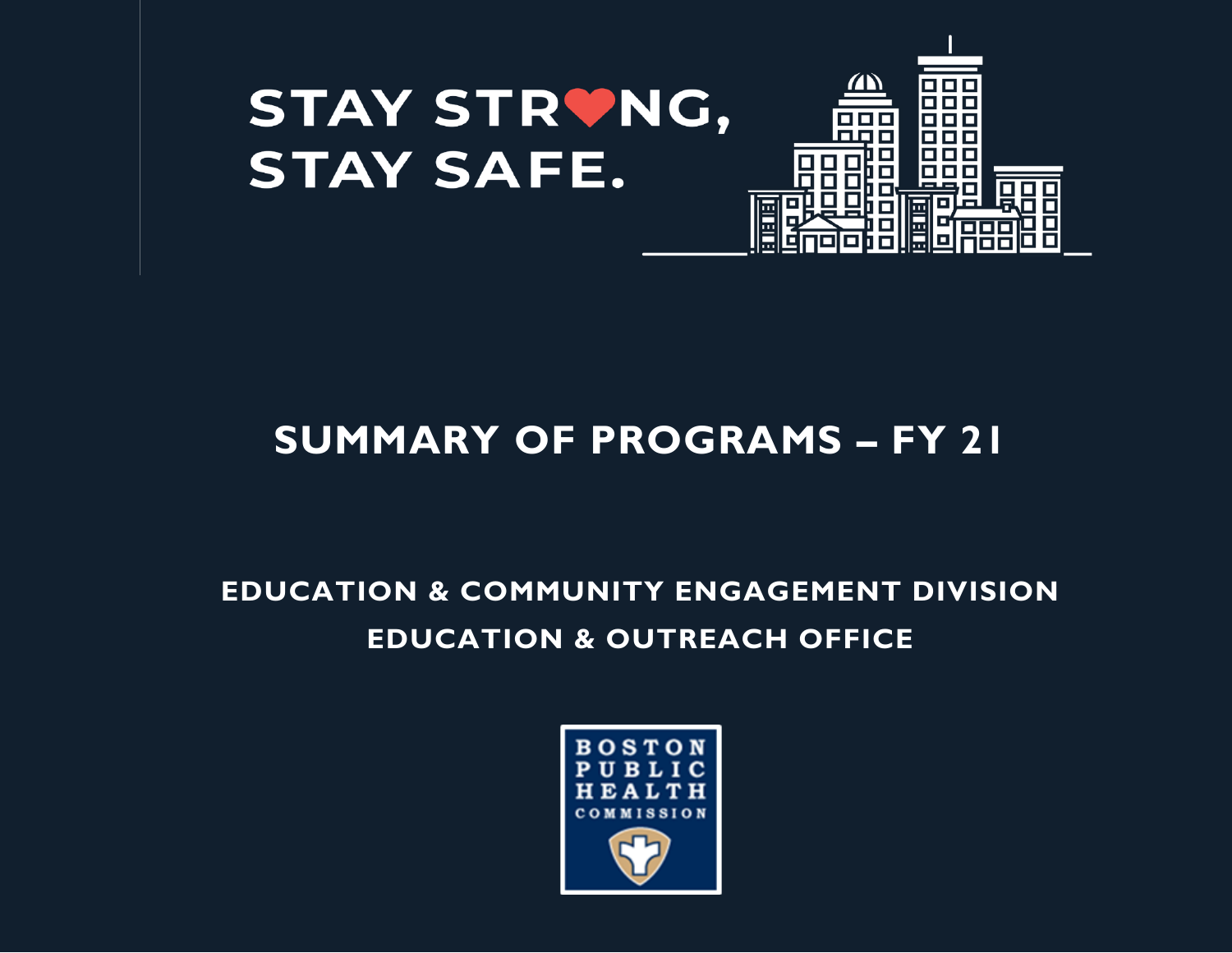



| Organization                                                                                                            | Area of<br><b>Boston</b>                                | <b>Population</b>                                      | <b>Program Description</b>                                                                                                                                                                                                                                                                                                                                                                                                                                                                                                                                                                                                                                                                                                                                                                                                                                                                                                 | <b>Total</b><br><b>Funding</b> |
|-------------------------------------------------------------------------------------------------------------------------|---------------------------------------------------------|--------------------------------------------------------|----------------------------------------------------------------------------------------------------------------------------------------------------------------------------------------------------------------------------------------------------------------------------------------------------------------------------------------------------------------------------------------------------------------------------------------------------------------------------------------------------------------------------------------------------------------------------------------------------------------------------------------------------------------------------------------------------------------------------------------------------------------------------------------------------------------------------------------------------------------------------------------------------------------------------|--------------------------------|
| <b>ABCD Health</b><br>Services, Inc.<br>178 Tremont Street<br>Boston, MA 02111<br>Ph. (617) 348 - 6206                  | Dorchester.<br>Hyde Park,<br>Mattapan<br>and<br>Roxbury | Youth of Color<br>aged 15 to 25 at<br>high risk        | ABCD has been funded to provide prevention and risk reduction program for<br>female and male youth of color aged 15-25 years old and their partners<br>through a Mini Grant for the continuation of Sister2Sister, a structured 60-90<br>minute curriculum, delivered one-on-one, that provides intensive, culturally<br>sensitive health information and skills training aimed to empower and educate<br>women around reducing their risk for HIV/AIDS, HVC, STIs, and a reduced<br>pilot of the BOSSUP expansion to Young Men of Color in the Boston to reduce<br>their risk for HIV, HCV and STIs.                                                                                                                                                                                                                                                                                                                      | \$75,000                       |
| <b>Boston Medical</b><br>Center<br>1 Boston Medical<br><b>Center Place</b><br>Boston, MA 02118<br>Ph.: (617) 414 - 7769 | Dorchester,<br>Roxbury<br>and The<br>South End          | PWID and other<br>substance<br>abusers at high<br>risk | BMC will provide a comprehensive model of outreach, navigation,<br>interventions, and linkage in order to reduce rates of HIV, Hepatitis C, and<br>STIs in individuals with substance use disorders with particular focus on those<br>who are homeless and/or are engaging in transactional or commercial sex.<br>BMC will utilize a street outreach model and the use of social network strategy<br>and peer education to clients in the target population. Outreach will at street<br>level in various location around Boston, including the South End, Roxbury, and<br>Dorchester. Due to the transient nature of the population, outreach locations<br>will be dependent on areas the target population are congregating. Staff will<br>utilize CRCS and Care Coordination as an individual level intervention to<br>promote "treatment as prevention" and engage clients with medical and harm<br>reduction services. | \$200,000                      |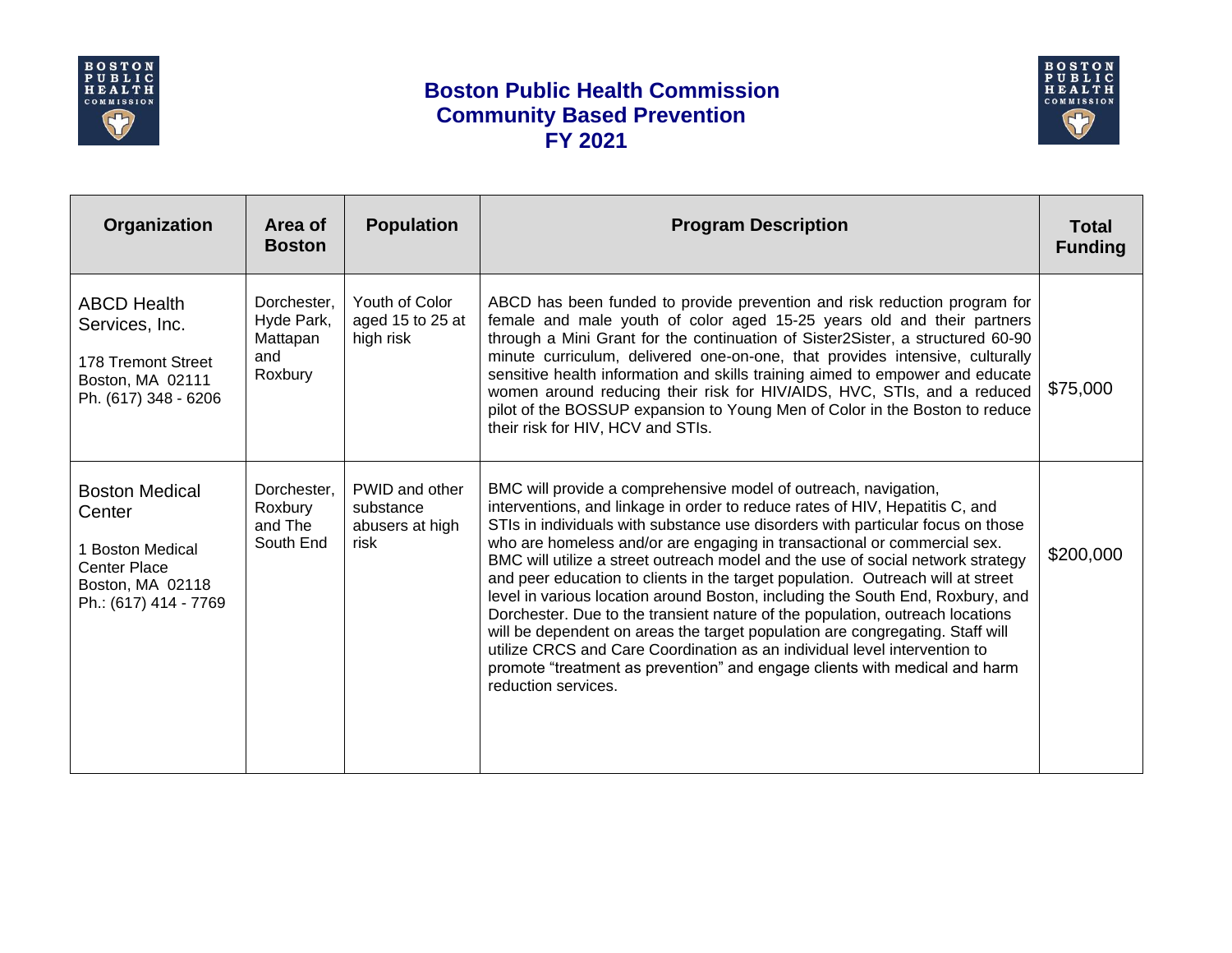



| Organization                                                                                                                                                                                 | Area of<br><b>Boston</b>                        | <b>Population</b>                                                                                                                                                                                | <b>Program Description</b>                                                                                                                                                                                                                                                                                                                                                                                                                                                                                                                                                                                                                                                                                                                                                                                                                                                                                                                                                                                                                                                                                                   | <b>Total</b><br><b>Funding</b> |
|----------------------------------------------------------------------------------------------------------------------------------------------------------------------------------------------|-------------------------------------------------|--------------------------------------------------------------------------------------------------------------------------------------------------------------------------------------------------|------------------------------------------------------------------------------------------------------------------------------------------------------------------------------------------------------------------------------------------------------------------------------------------------------------------------------------------------------------------------------------------------------------------------------------------------------------------------------------------------------------------------------------------------------------------------------------------------------------------------------------------------------------------------------------------------------------------------------------------------------------------------------------------------------------------------------------------------------------------------------------------------------------------------------------------------------------------------------------------------------------------------------------------------------------------------------------------------------------------------------|--------------------------------|
| <b>Children's Hospital</b><br>Corporation d/b/a<br><b>Boston Children's</b><br>Hospital - Boston<br><b>HAPPENS Program</b><br>300 Longwood Avenue<br>Boston, MA 02115<br>Ph.: (617) 919-2729 | Longwood/<br>Fenway and<br>surrounding<br>areas | Underserved<br>adolescents<br>and young<br>adults (AYA)<br>aged 13-24 at<br>high risk                                                                                                            | Boston HAPPENS has been funded to provide HIV/HCV/STI counseling and<br>testing, in particular, using the Motivational Interviewing and Testing Together<br>CDC evidence-based interventions to underserved adolescents and young<br>adults (AYA) ages 13-24 years old. Given the COVID-19 Pandemic and<br>following the guidelines of the hospital, in-person STI testing and counseling<br>has been limited to those that are symptomatic or at high risk. The hospital has<br>a plan for re-entry, but limitations on in-person visits and in-person outreach<br>will continue for the foreseeable future. The HAPPENS Team will follow<br>guidelines set by local government officials and Boston Children's Hospital<br>Administration. The program will also provide outreach to the community using<br>existing community partners (Roca Chelsea and Ostiguy High School) and<br>newly identified sites.                                                                                                                                                                                                              | \$75,000                       |
| <b>Codman Square</b><br><b>Health Center</b><br>637 Washington Street<br>Dorchester, MA<br>02124<br>Ph.: (617) 825 - 9660                                                                    | Dorchester<br>and<br>Mattapan                   | High risk gay,<br>bisexual, MSM,<br>particularly<br>MSM of color,<br>African<br>American and<br>Latinos, PWID,<br>transgender<br>and foreign-<br>born residents<br>of Dorchester<br>and Mattapan | Codman Square has been funded to provide STD prevention, education, and<br>outreach interventions to youth at risk for STDs, including MSM, particularly<br>young MSM and Black and Latino MSM. The subcontractor utilizes the<br>following strategies: testing, re-testing, PrEP, immunizations, public education<br>and marketing, community outreach, and social determinants of health. The<br>subcontractor provides Individual Level and Community Level Interventions<br>with Community Level Interventions being both Mobile Outreach and<br>Community Level Events. The target population, high-risk gay, bisexual and<br>other Dorchester and Mattapan area people with multiple risk factors including<br>for HIV, HCV, and STDs, including MSM, particularly young MSM of color,<br>people of color including African Americans and Latinos, IDUs, transgender,<br>and foreign-born will be provided services using specific culturally and<br>linguistically appropriate, evidence-based services including individual and<br>group counseling and support, secondary prevention & education, and<br>referrals. | \$200,000                      |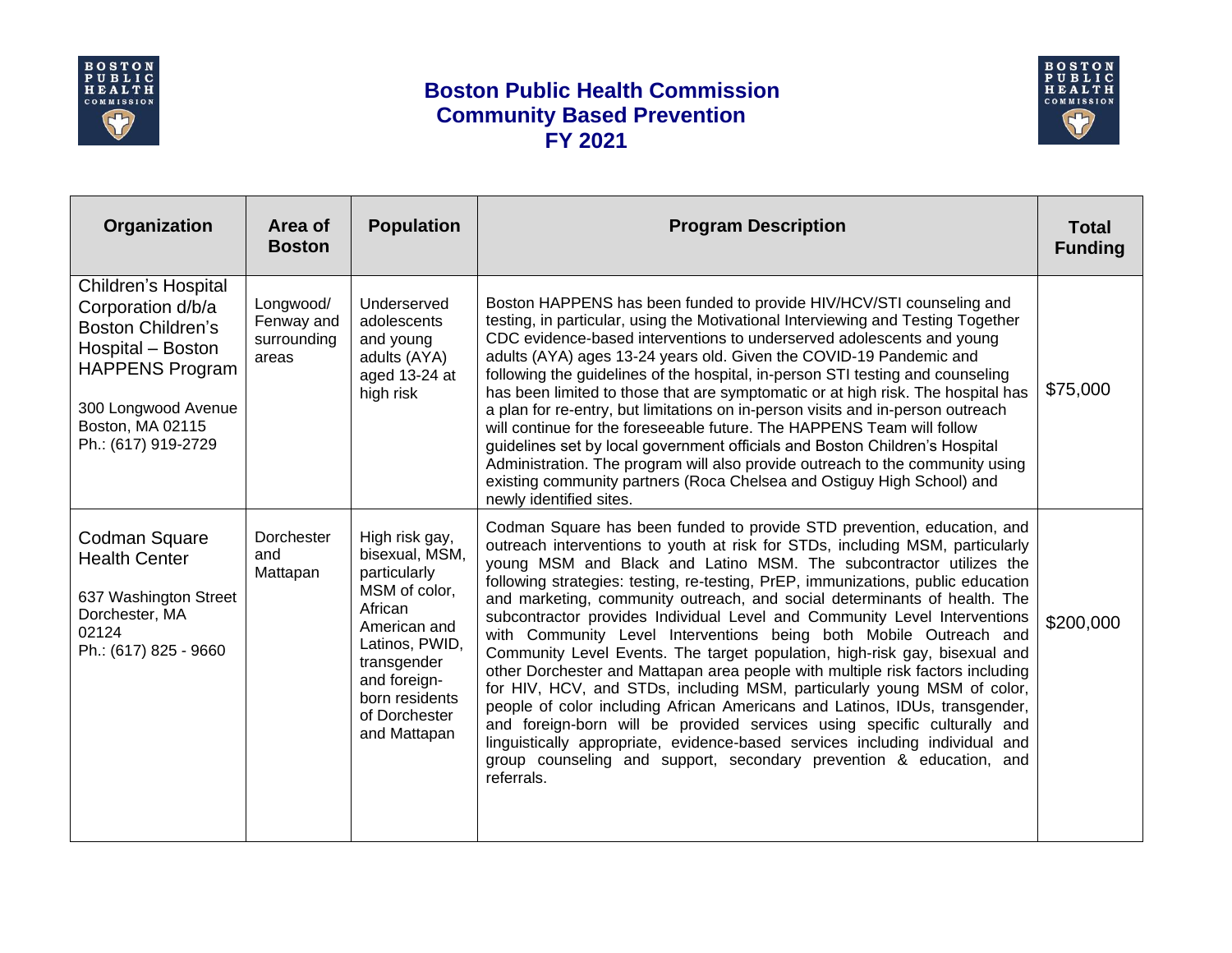



| Organization                                                                                                               | Area of<br><b>Boston</b>                                                       | <b>Population</b>                                                                                                                  | <b>Program Description</b>                                                                                                                                                                                                                                                                                                                                                                                                                                                                                                                                                                                                                                                                                                                                                                                                                                                                                                                                                                                                                                                                                                                                                                                                                                                                                                                                            | <b>Total</b><br><b>Funding</b> |
|----------------------------------------------------------------------------------------------------------------------------|--------------------------------------------------------------------------------|------------------------------------------------------------------------------------------------------------------------------------|-----------------------------------------------------------------------------------------------------------------------------------------------------------------------------------------------------------------------------------------------------------------------------------------------------------------------------------------------------------------------------------------------------------------------------------------------------------------------------------------------------------------------------------------------------------------------------------------------------------------------------------------------------------------------------------------------------------------------------------------------------------------------------------------------------------------------------------------------------------------------------------------------------------------------------------------------------------------------------------------------------------------------------------------------------------------------------------------------------------------------------------------------------------------------------------------------------------------------------------------------------------------------------------------------------------------------------------------------------------------------|--------------------------------|
| East Boston<br>Neighborhood<br><b>Health Center</b><br>10 Gove Street<br>East Boston, MA<br>02128<br>Ph.: (617) 568 - 7260 | East<br><b>Boston</b>                                                          | MSM,<br>particularly MSM<br>of Color aged 25<br>and under and<br>$50+$ with<br>multiple risk<br>factors                            | East Boston has been funded to provide an intensive HIV intervention to<br>Latino, Black, African American MSMs and transgendered women and men<br>who have sex with men. The program utilizes the evidence-based intervention<br>Personalized Cognitive Counseling and provides Group Level Interventions<br>(PrEP education events) and Individual Level Interventions (Behavioral Health<br>screening/counseling) to MSM of Color with multiple risk factors. The<br>evidence- based theories proposed in this intervention are the Gold's Model of<br>Self Appraisal of Risk Behavior, Meyer's Minority Stress Theory and the PrEP<br>Care System. The settings for the outreach include: East Boston restaurants,<br>hair salons, barber shops, parks, Latino news outlets, gay/MSM websites,<br>community settings and events, health care facilities, and linkages to other<br>agencies including North Suffolk Mental Health Association, MAC, and AAC's<br>TransCEND program.                                                                                                                                                                                                                                                                                                                                                                                | \$75,000                       |
| <b>Fenway Community</b><br>Health<br>1340 Boylston Street<br>Boston, MA 02215<br>Ph.: (617) 267-0900                       | Dorchester,<br>East<br>Boston,<br>Mattapan,<br>Roxbury<br>and The<br>South End | MSM of Color,<br>transgender and<br>genderqueer<br>individuals,<br>PWID and<br>others with<br>multiple,<br>complex risk<br>factors | Fenway provides community based prevention programing and targeted HIV<br>interventions to High Risk Negative (HRN) individuals with limited PrEP<br>awareness, knowledge, and uptake, particularly men who have sex with men<br>(MSM) of color, transgender and genderqueer persons, and people who inject<br>drugs (PWID) in order to improve awareness of PrEP as a tool to reduce the<br>risk of acquiring HIV infection, to increase the knowledge of the availability,<br>efficacy and access to it, as well as to support individuals to access, engage<br>and adhere to PrEP regimen. Using established media campaigns, they will<br>direct individuals to Fenway sexual health websites, counseling and testing<br>lines, and publicly funded sexual health clinics already operating on a daily<br>basis by appointment only at the 1340 Boylston St. Though onsite service<br>delivery has been interrupted due to the coronavirus pandemic at the Fenway<br>South End clinic site and at 75 Amory St, a site which provides syringe<br>exchange and navigation to substance use services, we anticipate that these<br>locations will reopen during the fiscal year. They will provide navigation<br>services and adherence support through the Clinic Coordinator and the<br>program nurse including referrals to PrEPDAP and medical insurance support. | \$75,000                       |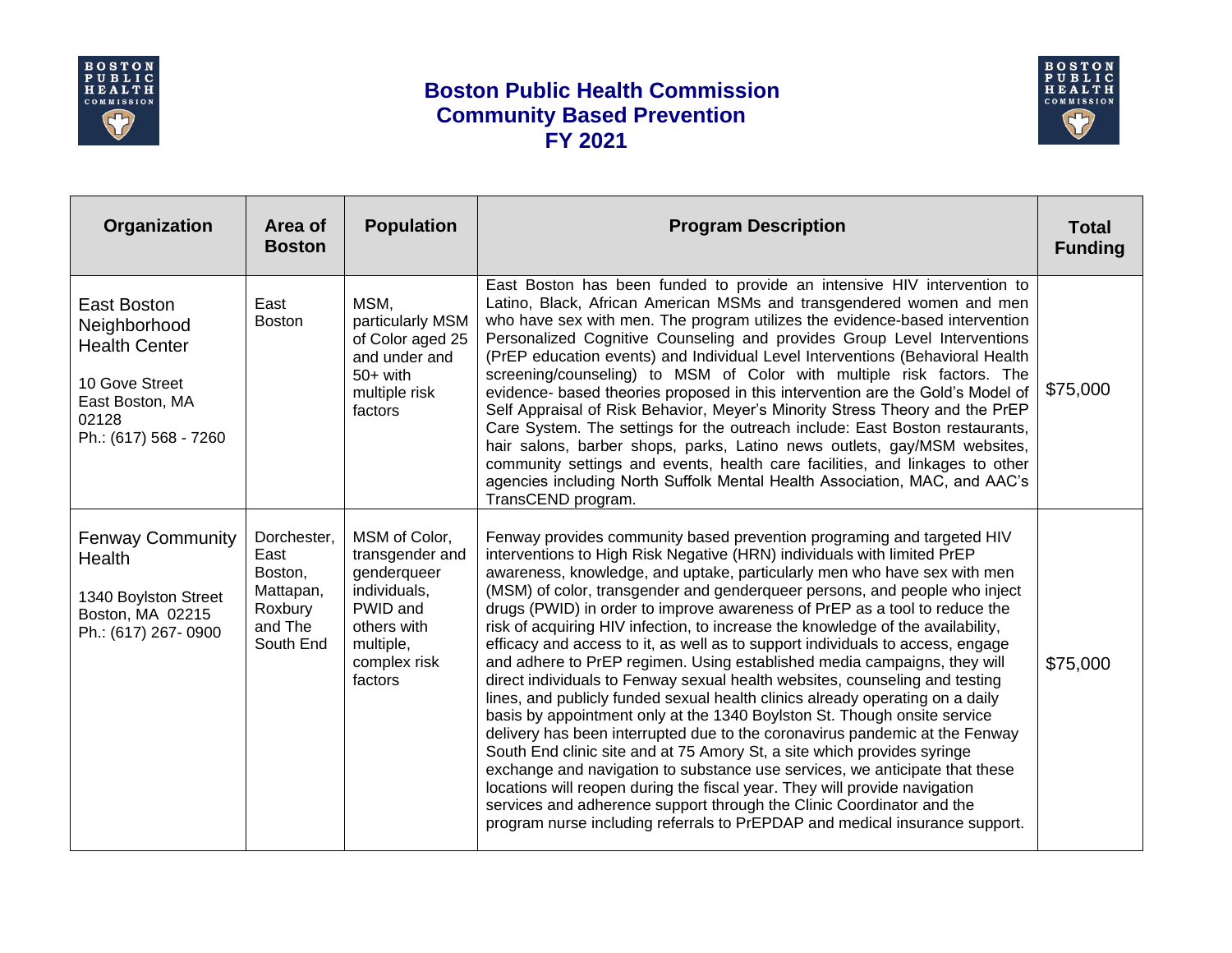



| Organization                                                                                                               | Area of<br><b>Boston</b>                                                                                                             | <b>Population</b>                                                                                                                                                                               | <b>Program Description</b>                                                                                                                                                                                                                                                                                                                                                                                                                                                                                                                                                                                                                                                                                                                                                                                                                                                                                                                                                                                                                                                                                                                                                                                                                                                                                                                                                                                                                                                                                | <b>Total</b><br><b>Funding</b> |
|----------------------------------------------------------------------------------------------------------------------------|--------------------------------------------------------------------------------------------------------------------------------------|-------------------------------------------------------------------------------------------------------------------------------------------------------------------------------------------------|-----------------------------------------------------------------------------------------------------------------------------------------------------------------------------------------------------------------------------------------------------------------------------------------------------------------------------------------------------------------------------------------------------------------------------------------------------------------------------------------------------------------------------------------------------------------------------------------------------------------------------------------------------------------------------------------------------------------------------------------------------------------------------------------------------------------------------------------------------------------------------------------------------------------------------------------------------------------------------------------------------------------------------------------------------------------------------------------------------------------------------------------------------------------------------------------------------------------------------------------------------------------------------------------------------------------------------------------------------------------------------------------------------------------------------------------------------------------------------------------------------------|--------------------------------|
| <b>Justice Resource</b><br>Institute, Inc.<br>160 Gould Street,<br>Suite 300<br>Needham, MA 02494<br>Ph.: (857) 399 - 1905 | Dorchester<br>East<br>Boston,<br>Hyde Park,<br>Jamaica<br>Plain,<br>Mattapan,<br>Roxbury,<br>South<br>Boston and<br>The South<br>End | LGBTQQ individuals at<br>high risk with a focus on<br>MSM and transgender<br>individuals of color ages<br>18-29                                                                                 | JRI utilizes individual, group, community, and structural interventions.<br>Individual level interventions will include: Pre-exposure Prophylaxis<br>(PrEP) Care System to screen, enroll, prescribe, and provide follow-<br>up to individuals at high risk for HIV/AIDS. Group level interventions<br>will include: 1) Living Your Fears Everyday (LYFE), a structured<br>group for LGBTQQ youth to discuss topics including Menz Health,<br>Sexual Health, Substance Use, Mental Health. Community Level<br>Interventions will include: 1) Community events such as PRISMS a<br>drop-in group for transgender and gender nonconforming youth of<br>color, and Vogue Hour a weekly event with the Ballroom Community<br>which provides a family structure and empowers youth to practice<br>vogue. Structural Interventions will include: 1) PROMISE for HIP, an<br>intervention which aims to shift social norms through introduction of<br>real risk reduction strategies through the collection and distribution of<br>real stories. The settings for these interventions will largely be virtual<br>due to COVID-19 restrictions. Once restrictions are lifted, settings will<br>include the Boston GLASS Drop-In Center, community events,<br>workshops, festivals, social gatherings, online communities, and<br>other agencies that serve similar populations. The areas of focus will<br>be Roxbury, Dorchester, South Boston, South End, Jamaica Plain,<br>Hyde Park, East Boston and Mattapan. | \$200,000                      |
| <b>Multicultural AIDS</b><br>Coalition, Inc.<br>566 Columbus Avenue<br>Boston, MA 02118<br>Ph.: (617) 238 - 2401           | Dorchester,<br>Hyde Park,<br>Mattapan,<br>Roxbury<br>and The<br>South End                                                            | <b>Black/African residents</b><br>at high risk including<br>MSM, persons who<br>exchange sex, PWID<br>and immigrants from<br>countries with high HIV<br>and Hepatitis<br>prevalence ages 18-55. | MAC utilizes RESPECT and Personal Cognitive Counseling as part<br>of a comprehensive continuum of Individual Interventions; SafetyNet<br>Party as Group Level Intervention tailored to each target population;<br>and a series of community education forums as Community Level<br>Interventions. Settings for outreach vary by population and include:<br>public sex environments; Drop-In centers; bars/clubs; private sex<br>gatherings; injection drug use environments; community and faith<br>institutions; health care facilities; social media; local businesses;<br>social clubs; substance use treatment programs; ASOs; community<br>events; and others.                                                                                                                                                                                                                                                                                                                                                                                                                                                                                                                                                                                                                                                                                                                                                                                                                                       | \$200,000                      |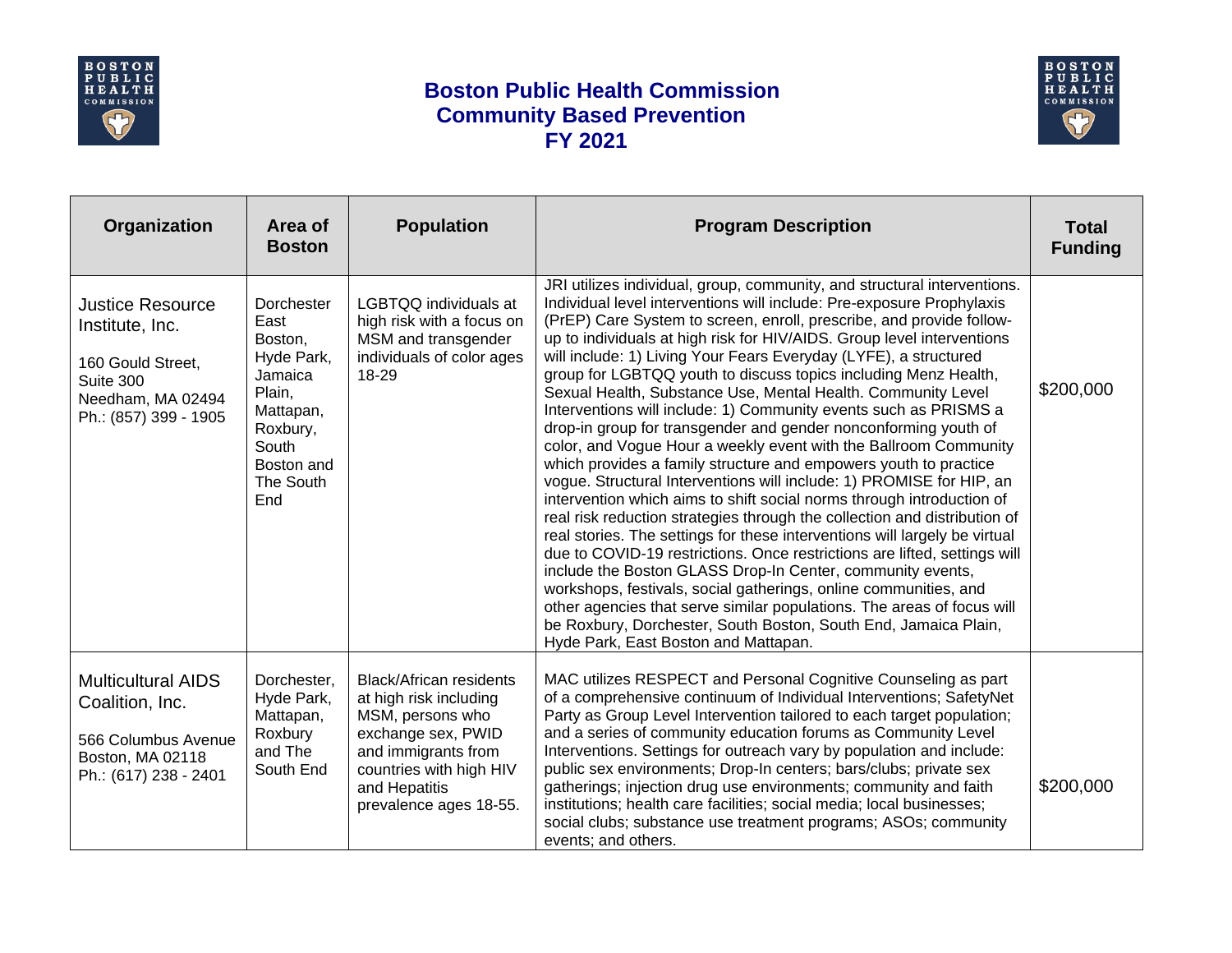



| Organization                                                                                        | Area of<br><b>Boston</b>                                                                      | <b>Population</b>                                                                          | <b>Program Description</b>                                                                                                                                                                                                                                                                                                                                                                                                                                                                                                                                                                                                                                                                                                                                                                                                                                                                                                                                                                                                                                                                           | <b>Total</b><br><b>Funding</b> |
|-----------------------------------------------------------------------------------------------------|-----------------------------------------------------------------------------------------------|--------------------------------------------------------------------------------------------|------------------------------------------------------------------------------------------------------------------------------------------------------------------------------------------------------------------------------------------------------------------------------------------------------------------------------------------------------------------------------------------------------------------------------------------------------------------------------------------------------------------------------------------------------------------------------------------------------------------------------------------------------------------------------------------------------------------------------------------------------------------------------------------------------------------------------------------------------------------------------------------------------------------------------------------------------------------------------------------------------------------------------------------------------------------------------------------------------|--------------------------------|
| Sociedad Latina,<br>Inc.<br>1530 Tremont Street<br>Roxbury, MA 02120<br>Ph.: (617) 442 - 4299       | <b>Mission Hill</b><br>and Roxbury                                                            | Youth of Color aged 14<br>to 24 at high risk for<br><b>STIs</b>                            | Sociedad Latina utilizes the evidence-based <i>¡Cuídate!</i> curriculum<br>and provides Group- and Community-level interventions to youth of<br>color with multiple risk factors. The evidence-based theories<br>proposed in these interventions are the Social Cognitive Theory,<br>Theory of Reasoned Action and Theory of Planned Behavior. The<br>settings for outreach include community-based organizations,<br>housing developments, faith organizations, high schools, afterschool<br>programs, community events, barber/beauty shops and the Internet,<br>covering such areas as Mission Hill and Roxbury, and linkages to<br>other agencies such as Boston Youth Services Network, Mission Hill<br>Youth Collaborative, Greater Boston Latino Network and other<br>groups providing services to the target population.                                                                                                                                                                                                                                                                     | \$75,000                       |
| Victory Programs,<br>Inc.<br>965 Massachusetts<br>Ave.<br>Boston, MA 02118<br>Ph.: (617) 541 - 0222 | Back Bay,<br>Dorchester,<br>Jamaica<br>Plain,<br>Mattapan,<br>Roxbury and<br>The South<br>End | PWID/PWSUD ages 18<br>and older from all<br>races, genders and<br>ethnicities at high risk | Victory Programs will utilize the CDC approved Safer Sex Skills<br>Building (SSSB) curriculum (Primary, Group-Level Intervention), in<br>conjunction with VPI developed (BPHC approved) one-time Health<br>Education Workshops (HEW) (Community-Level Intervention), and<br>provide Mobile Outreach encounters, including syringe services, to<br>individuals who use substances with multiple risk factors. The<br>settings for SSSB and HEW are residential substance use treatment<br>and family sober living programs including: Women's Hope,<br>Shepherd House, New Joelyn's Home, Victory House, New<br>Victories (Men and Women), LARC, and Portis Family Home. HEWs<br>may also be provided at the Boston Living Center. The project<br>includes SSSB adapted for men in residential substance use<br>treatment. The settings for outreach (mobile encounters) include<br>outdoor settings where known substance users congregate and<br>areas where there are high rates of opioid overdose, including the<br>Copley/Newbery and Downtown Crossing/South Station areas in the<br>Back Bay. | \$200,000                      |